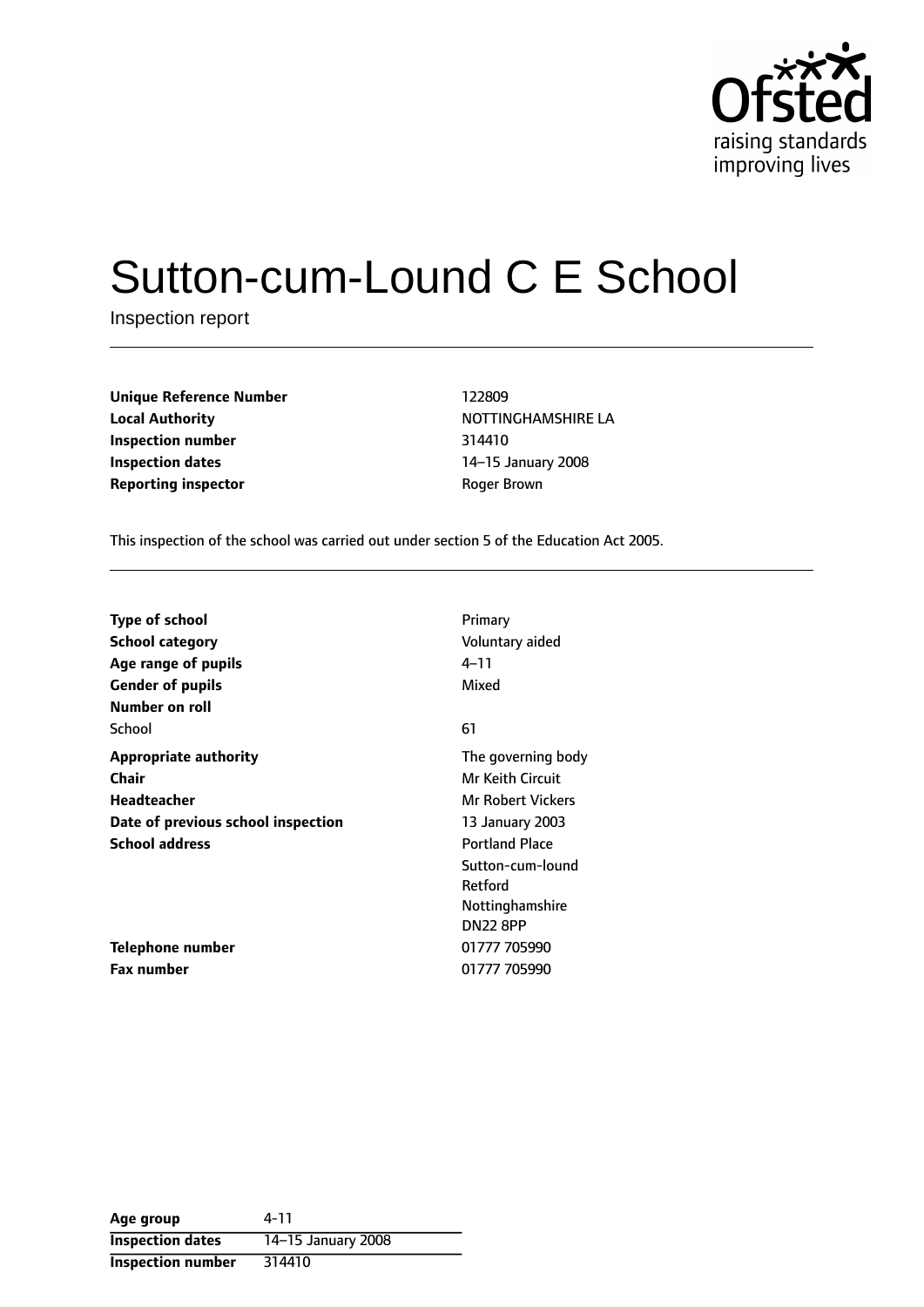.

© Crown copyright 2008

#### Website: www.ofsted.gov.uk

This document may be reproduced in whole or in part for non-commercial educational purposes, provided that the information quoted is reproduced without adaptation and the source and date of publication are stated.

Further copies of this report are obtainable from the school. Under the Education Act 2005, the school must provide a copy of this report free of charge to certain categories of people. A charge not exceeding the full cost of reproduction may be made for any other copies supplied.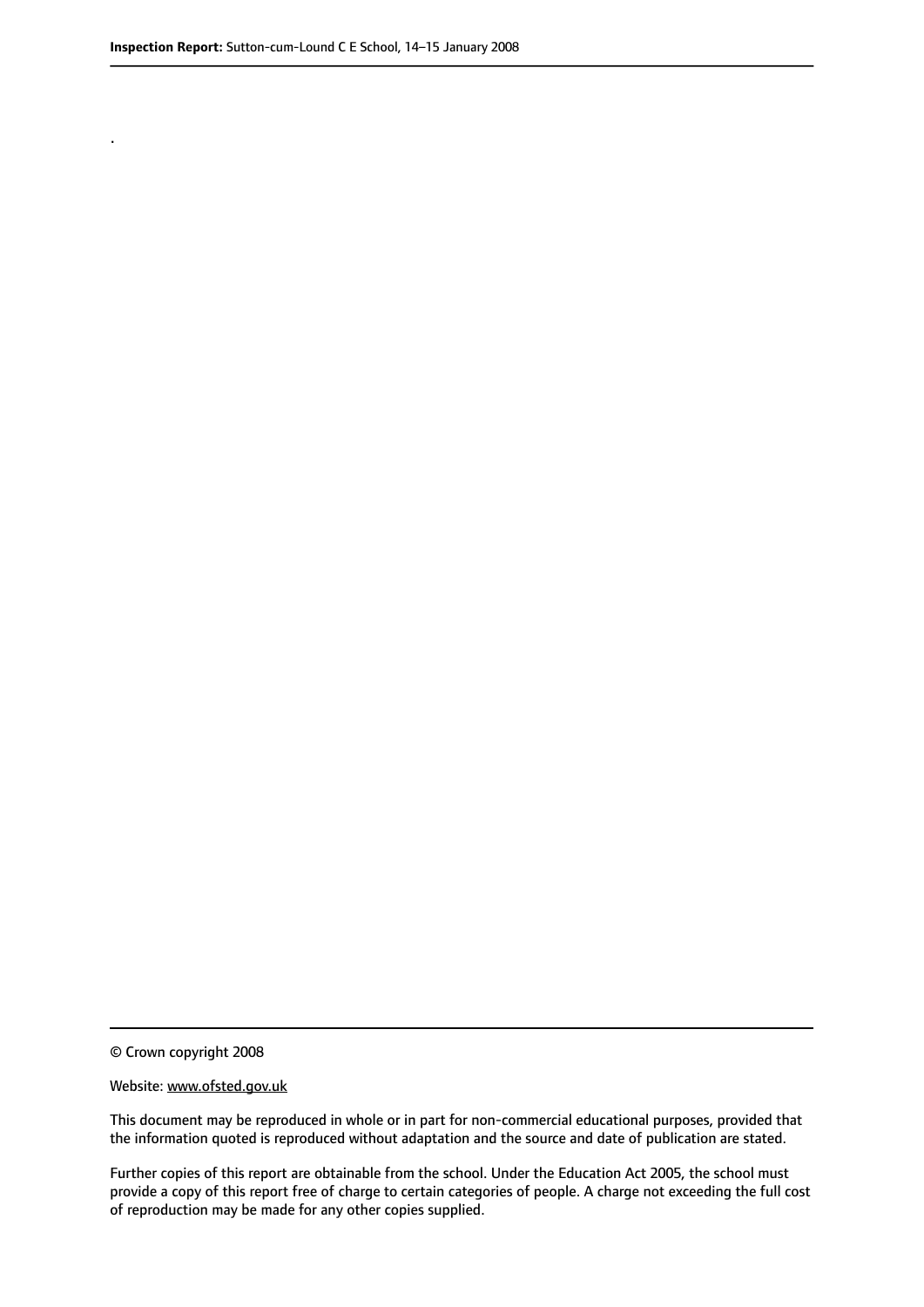## **Introduction**

The inspection was carried out by an Additional Inspector.

## **Description of the school**

This is a small school serving the two villages of Sutton and Lound and the surrounding area. All the pupils are taught in three mixed age classes. Almost all the pupils are of White British heritage. A small proportion, usually less than a tenth of the pupils, comes from the local Traveller community. The proportion of pupils entitled to free school meals is just below the national average, as is the proportion of pupils with learning difficulties and/or disabilities. The latter has been higher, but has fallen this term. The majority of children start the school with a level of development that is in line with national expectations. The proportion of pupils arriving mid-term, or leaving during the year, is high.

#### **Key for inspection grades**

| Grade 1 | Outstanding  |
|---------|--------------|
| Grade 2 | Good         |
| Grade 3 | Satisfactory |
| Grade 4 | Inadequate   |
|         |              |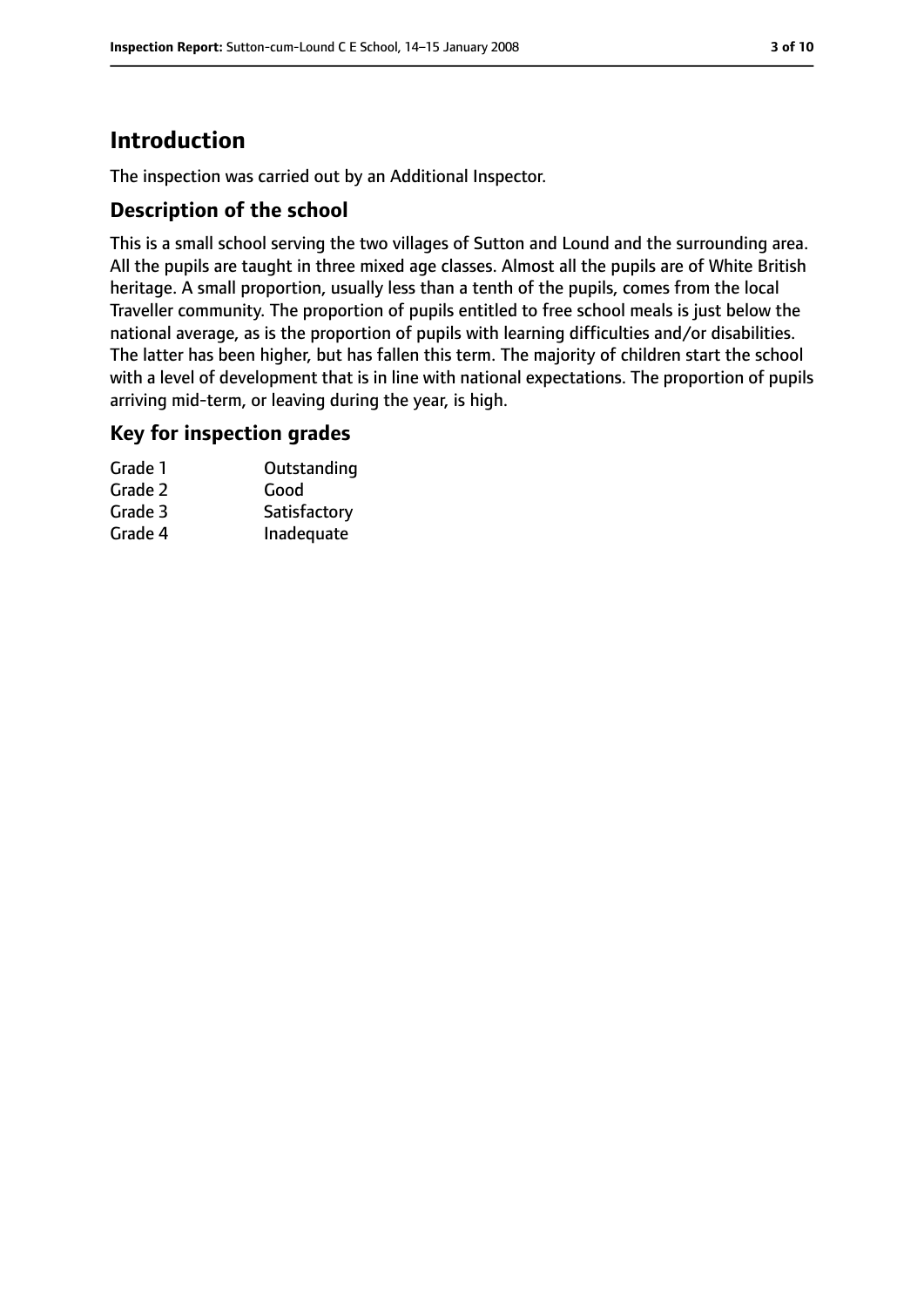## **Overall effectiveness of the school**

#### **Grade: 3**

This is a satisfactory school. It has some good features. A falling roll has led to reductions in staffing which has meant that all remaining personnel have had to take on extra roles and responsibilities. Nevertheless, everyone works hard to ensure that all pupils enjoy a wealth of good quality educational experiences. The small size of the school guarantees that every pupil's needs are known and well catered for. The school has created and is now refining a system to target the academic development of each pupil. This is already working well for the younger pupils, and is being developed thoughtfully. The Year 6 pupils are particularly impressed by the care and accuracy with which their teacher gives them specific tasks for each lesson.

Overall, pupils' achievements and standards are satisfactory. This is because there is an inconsistent pattern to the progress pupils make. Standards are above national expectations in the Foundation Stage and above average at Key Stage 1. However, by the end of Key Stage 2, standards are generally just in line with the national averages in most respects. Pupils achieve well in reading, but make uneven progress in the development of their writing, especially the boys. After a good start, some boys fail to make adequate progress, and, with one or two exceptions, do not develop their writing skills as quickly as the girls. Pupils enjoy science, especially the opportunities for hands-on experimentation. However, the results in end of key stage assessments show that they do not always apply their knowledge successfully. Pupils who have more difficulty in learning make similar progress to that of their peers.

The teaching has a satisfactory impact on pupils' learning. There are good features which lead to better achievements in some areas. Teachers and teaching assistants work well together, planning interesting lessons to meet the diverse needs of the wide range of ages and abilities in each class. Information communication technology (ICT) is used effectively to support and enhance the pupils' learning. The pupils are confident and knowledgeable in their use of ICT, using it well to strengthen their learning across all subjects. The curriculum is good and developing well. Teachers recognise that the pupils really enjoy independent cross-curricular working and now give them good opportunities to do this.

The headteacher sets clear direction for the work of the school. There are monitoring systems in place, but the evaluation of the school's work is too generous in some respects. The school values all pupils and ensures that the pupils from Traveller families fit into all aspects of its life and work. The governors support the school well and have an astute strategic view for its future development. The school is tackling the falling rolls in an imaginative and creative way. Sound steps have been taken to improve its work since the last inspection and it has a satisfactory capacity to improve further.

#### **Effectiveness of the Foundation Stage**

#### **Grade: 2**

An effective partnership with the local pre-school is in the process of being strengthened by bringing the provision onto the school premises. Staff make careful and detailed assessments of the children that build on the work of the pre-school. These assessments utilise the parents' knowledge of their children really well. They help staff to track children's progress and plan each step in their development. As a result, children make good, and at times outstanding progress, at times making huge leaps forward in their development. By the time they move into Year 1, most are achieving the expected levels for their age and many are achieving beyond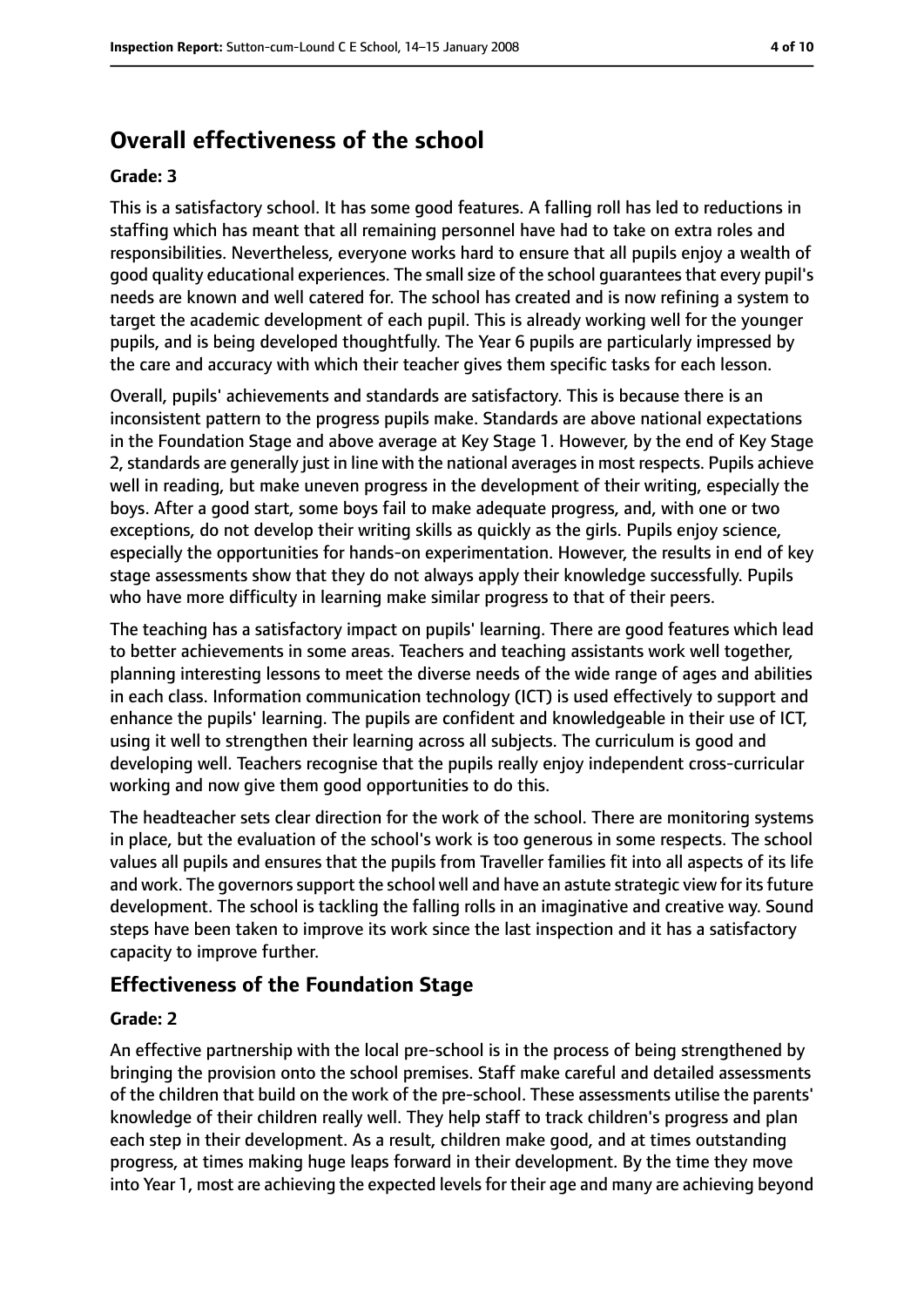this. The carefully planned provision is enriched with a range of interesting and challenging tasks for the children in a well-structured environment. A stimulating variety of pictures and words, indoors and outside in the play area, help to keep children focused on what they need to learn. As a result, they revel in the freedom to choose tasks and materials that they can experiment with. As a result, they learn well.

#### **What the school should do to improve further**

- Rigorously monitor pupils' achievements to ensure better and more consistent progress, particularly in respect of writing, especially for boys.
- Ensure that pupils apply their knowledge and understanding of the work they have covered to raise standards and achievement in science.

A small proportion of the schools whose overall effectiveness is judged satisfactory but which have areas of underperformance will receive a monitoring visit from an Ofsted inspector before their next section 5 inspection.

## **Achievement and standards**

#### **Grade: 3**

The children'sskills, knowledge and understanding at the end of their Reception year are usually above national expectations. Pupils make good progress in Key Stage 1. Standards are usually above average and at times exceptionally high, particularly in reading and writing. Despite this good start, pupils' attainment at the end of Year 6 hovers around the national average in English and mathematics. This is because pupils' progress is erratic. It is consistently good in reading, but there are wide variations in the progress of writing and mathematics from year to year. This uneven picture is particularly noticeable for the boys, whose progress in writing is markedly slower than that of most of the girls. Pupils who find learning more difficult make satisfactory progress overall. Despite the fact that pupils enjoy science, the standards at the end of Key Stage 2 are often lower than those achieved in English and mathematics.

## **Personal development and well-being**

#### **Grade: 2**

Pupils like school and say that it is a happy place. This is reflected in the good levels of attendance. Pupils behave well in class and clearly enjoy learning. They are thoughtful and considerate of others and the older pupils relish the responsibilities they are given. Staff give pupils many opportunities to take part in a range of different sports and visits to places of interest. This includes the opportunity for the older pupils to take part in residential visits. As a result, pupils' spiritual, moral, social and cultural development is good. The staff are keenly aware that they have to continue to work hard to broaden pupils' cultural horizons as they have limited experience of the wider world. Pupils show a good awareness of how they can keep healthy and safe and enjoy the opportunities when they can help to care for their environment. There are plenty of opportunities for them to develop their basic skills and this prepares them well for their next stage of education.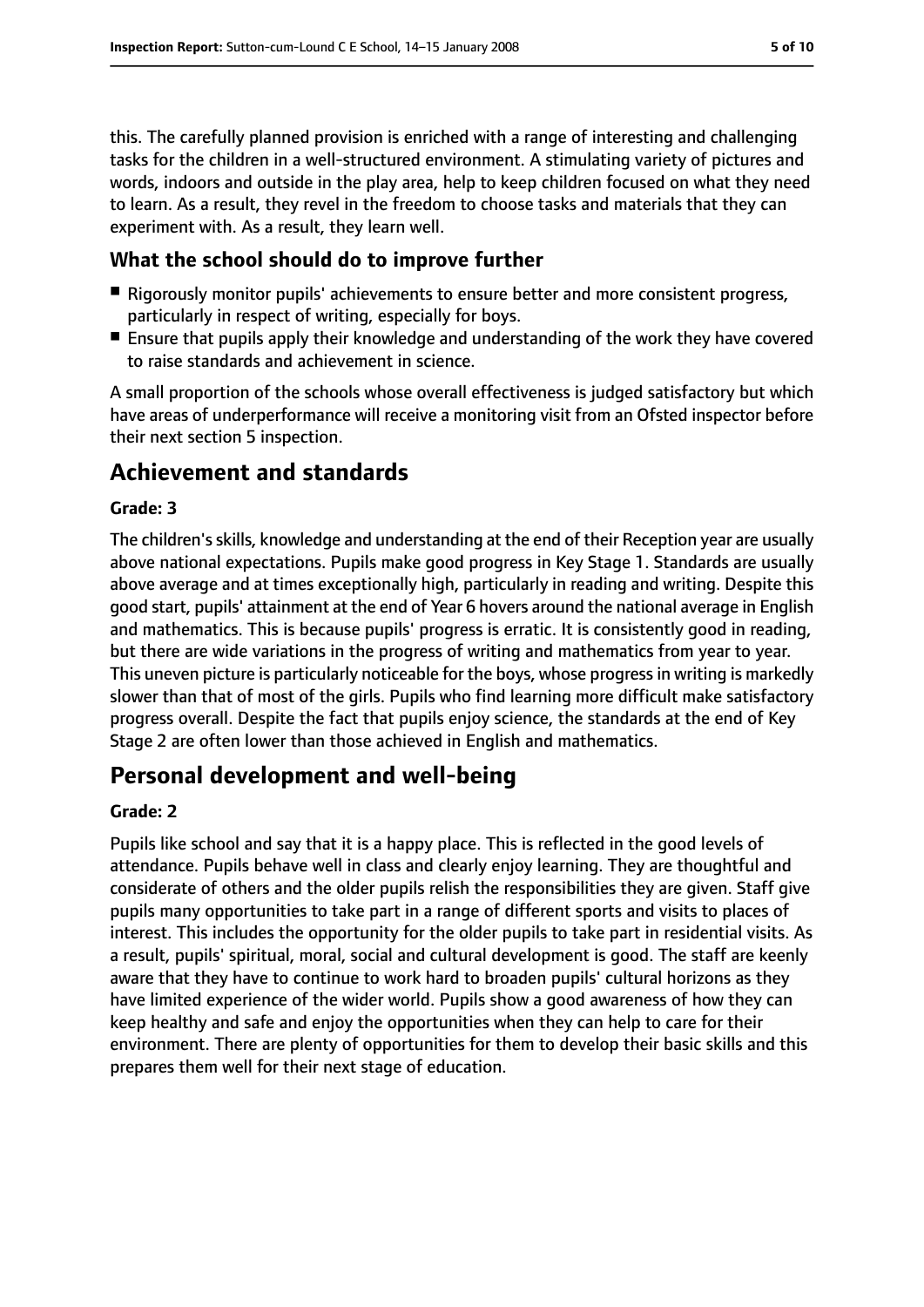# **Quality of provision**

## **Teaching and learning**

#### **Grade: 3**

The impact of the teaching on the pupils' learning varies across year groups and subjects. Where it is good, the pupils achieve well. However, despite careful monitoring, there are still many occasions when the quality of learning is only satisfactory. In the best lessons, teachers use the information that they have gained from assessments to plan targets that accurately tell pupils what they have to do to improve. In these lessons pupils are engaged in their learning and motivated; there is often good use of ICT and good levels of independent learning. In lessons where the level of challenge is too low, pupils' learning is slower. Teachers recognise this, and acknowledge that they need to raise pupils' expectations of what they can achieve.

#### **Curriculum and other activities**

#### **Grade: 2**

Careful planning ensures that all statutory elements are properly covered and that the learning needs of pupils of different ages and abilities in the mixed-age classes are met. A thoughtful approach, giving an emphasis that lets pupils learn information for themselves, ensures that they are motivated and fully engaged in their work. Information and communication technology (ICT) is well developed, but the school recognises that there is still more to do to strengthen its use in all subjects. The planned work has a clear emphasis on pupils developing their basic skills, whilst enjoying their learning. The basic curriculum is enriched with a good range of extra-curricular activities, visits, visitors and partnership arrangements with local schools. These significantly increase pupils' interest in their learning and broaden their outlook.

#### **Care, guidance and support**

#### **Grade: 2**

This is a very inclusive school. Everybody fits in and contributes well, whatever their social, emotional, physical or academic needs. Procedures for keeping pupils safe and secure are all in place. The academic guidance for pupils is developing well in many respects, although there are still occasions when the targets need to be more challenging. Pupils understand their targets, and find those that are designed for each individual and lesson particularly helpful. The good links with the local pre-school group help to give all children a good start in Reception.

## **Leadership and management**

#### **Grade: 3**

The headteacher and the governors have a clear picture of the school's development, although their judgement about the effectiveness of its work is at times, too optimistic. They monitor the teaching well, but the quality of the school's self-evaluation process is let down by the failure to apply accurate measurements of success in order to make secure judgements. Day-to-day management of the school is good, finances are kept under tight control and money is spent wisely.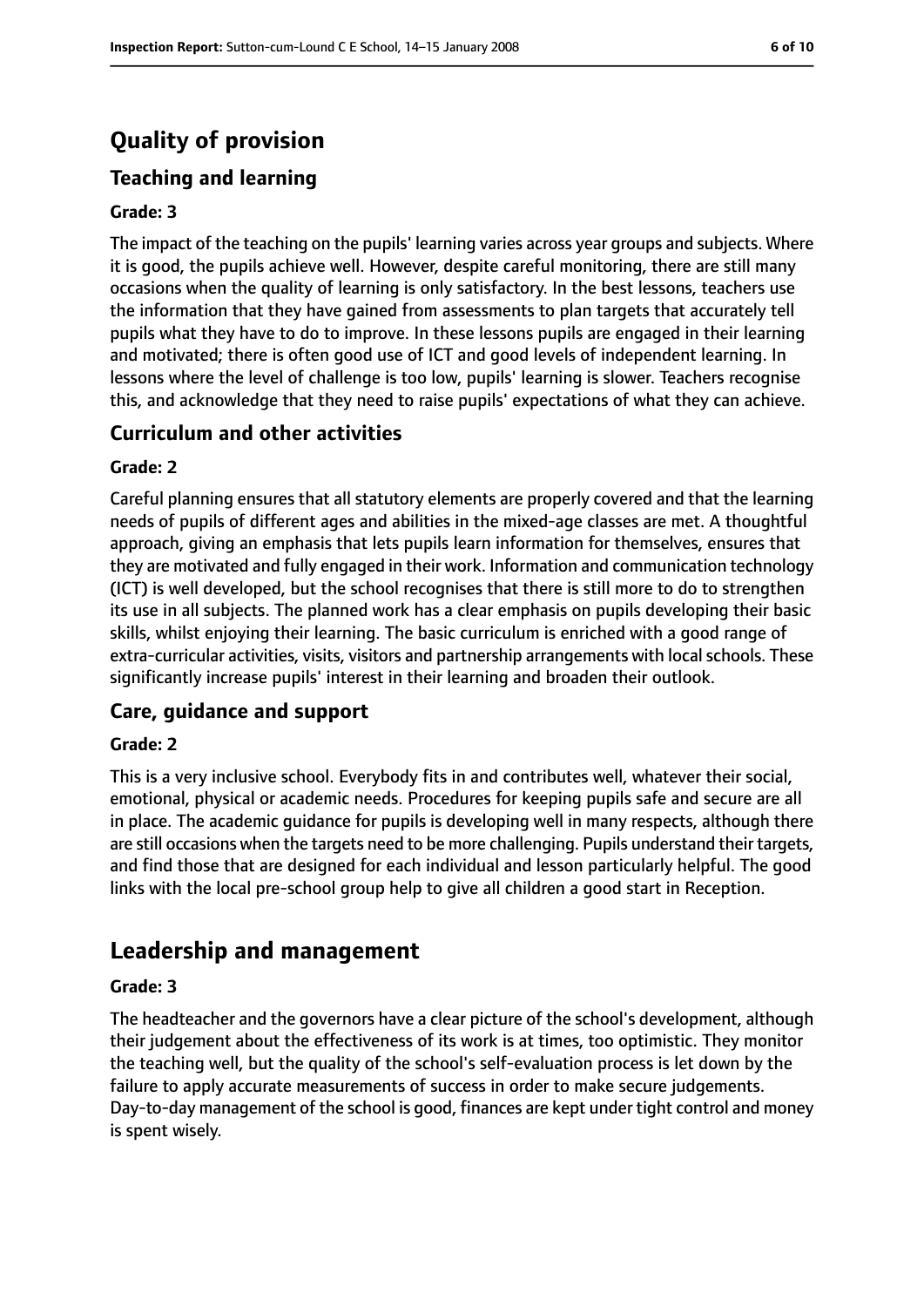**Any complaints about the inspection or the report should be made following the procedures set out in the guidance 'Complaints about school inspection', which is available from Ofsted's website: www.ofsted.gov.uk.**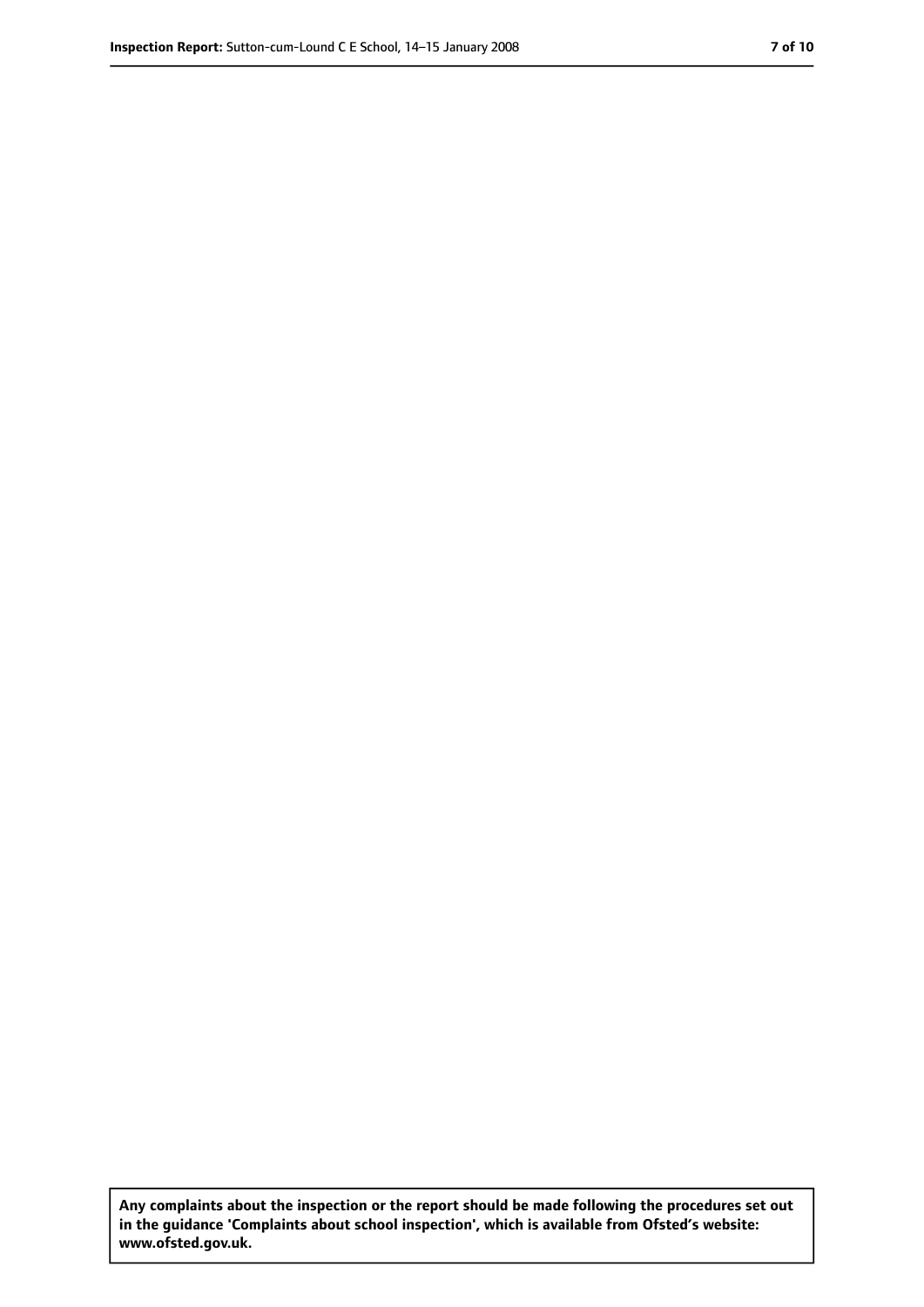# **Inspection judgements**

| $^{\backprime}$ Key to judgements: grade 1 is outstanding, grade 2 good, grade 3 satisfactory, and | <b>School</b>  |
|----------------------------------------------------------------------------------------------------|----------------|
| arade 4 inadeguate                                                                                 | <b>Overall</b> |

## **Overall effectiveness**

| How effective, efficient and inclusive is the provision of education, integrated<br>care and any extended services in meeting the needs of learners? |     |
|------------------------------------------------------------------------------------------------------------------------------------------------------|-----|
| Effective steps have been taken to promote improvement since the last<br>inspection                                                                  | Yes |
| How well does the school work in partnership with others to promote learners'<br>well-being?                                                         |     |
| The effectiveness of the Foundation Stage                                                                                                            |     |
| The capacity to make any necessary improvements                                                                                                      |     |

## **Achievement and standards**

| How well do learners achieve?                                                                               |  |
|-------------------------------------------------------------------------------------------------------------|--|
| The standards <sup>1</sup> reached by learners                                                              |  |
| How well learners make progress, taking account of any significant variations between<br>groups of learners |  |
| How well learners with learning difficulties and disabilities make progress                                 |  |

## **Personal development and well-being**

| How good is the overall personal development and well-being of the<br>learners?                                  |  |
|------------------------------------------------------------------------------------------------------------------|--|
| The extent of learners' spiritual, moral, social and cultural development                                        |  |
| The extent to which learners adopt healthy lifestyles                                                            |  |
| The extent to which learners adopt safe practices                                                                |  |
| How well learners enjoy their education                                                                          |  |
| The attendance of learners                                                                                       |  |
| The behaviour of learners                                                                                        |  |
| The extent to which learners make a positive contribution to the community                                       |  |
| How well learners develop workplace and other skills that will contribute to<br>their future economic well-being |  |

## **The quality of provision**

| How effective are teaching and learning in meeting the full range of the<br>learners' needs?          |  |
|-------------------------------------------------------------------------------------------------------|--|
| How well do the curriculum and other activities meet the range of needs<br>and interests of learners? |  |
| How well are learners cared for, guided and supported?                                                |  |

 $^1$  Grade 1 - Exceptionally and consistently high; Grade 2 - Generally above average with none significantly below average; Grade 3 - Broadly average to below average; Grade 4 - Exceptionally low.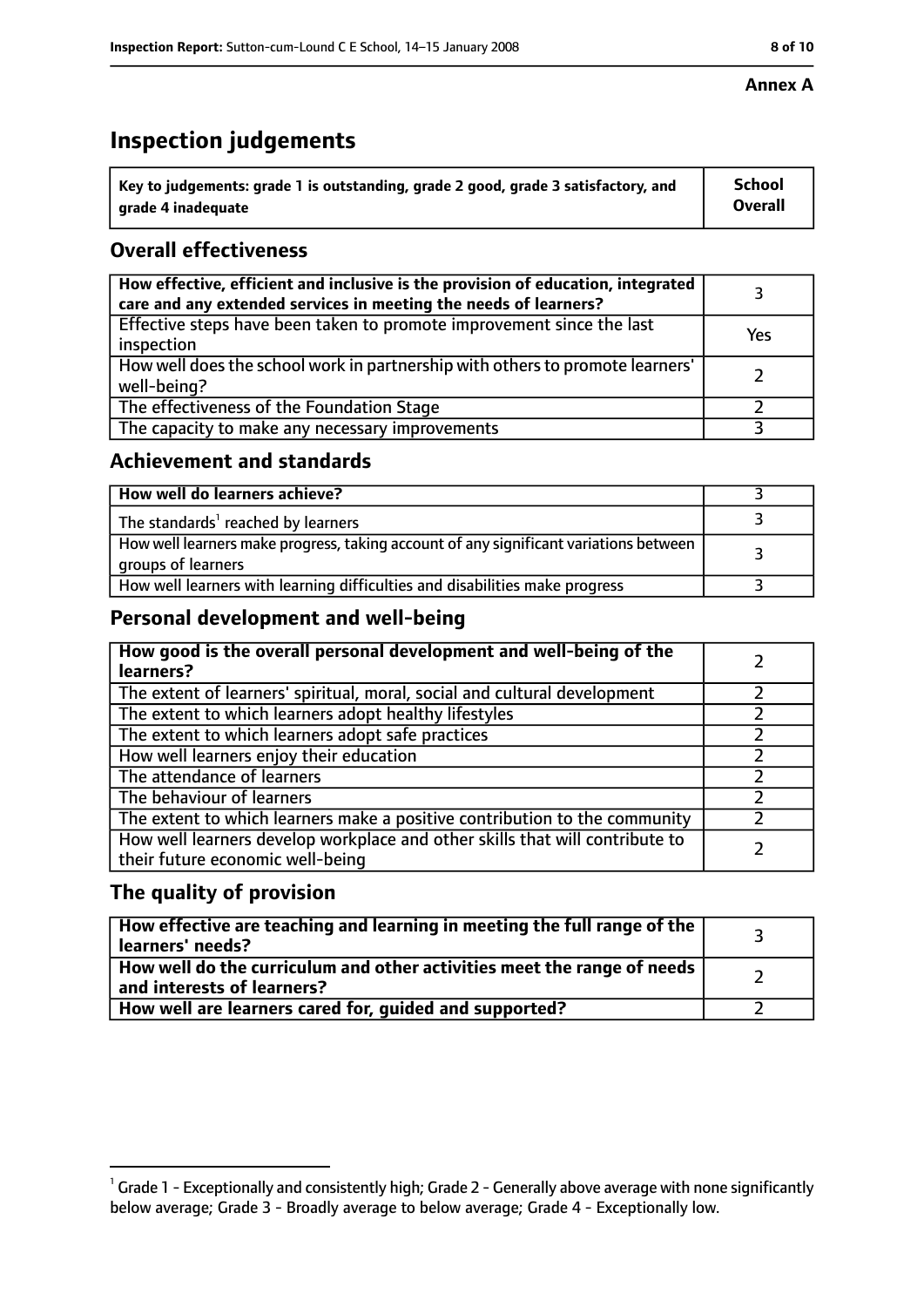# **Leadership and management**

| How effective are leadership and management in raising achievement<br>and supporting all learners?                                              | 3         |
|-------------------------------------------------------------------------------------------------------------------------------------------------|-----------|
| How effectively leaders and managers at all levels set clear direction leading<br>to improvement and promote high quality of care and education |           |
| How effectively leaders and managers use challenging targets to raise standards                                                                 | 3         |
| The effectiveness of the school's self-evaluation                                                                                               |           |
| How well equality of opportunity is promoted and discrimination tackled so<br>that all learners achieve as well as they can                     |           |
| How effectively and efficiently resources, including staff, are deployed to<br>achieve value for money                                          | 3         |
| The extent to which governors and other supervisory boards discharge their<br>responsibilities                                                  |           |
| Do procedures for safequarding learners meet current government<br>requirements?                                                                | Yes       |
| Does this school require special measures?                                                                                                      | <b>No</b> |
| Does this school require a notice to improve?                                                                                                   | No        |